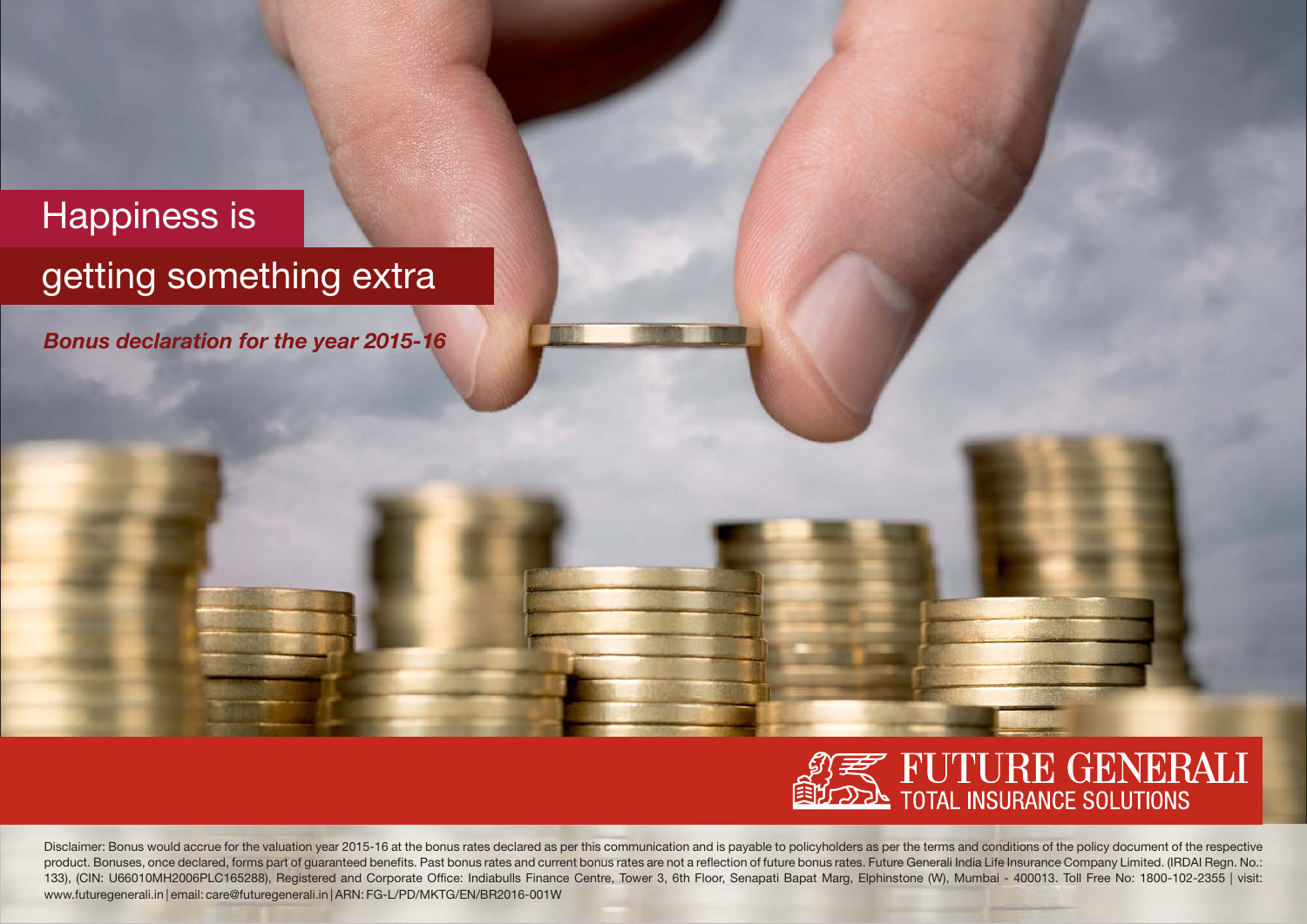| <b>Product Name</b>                                                                            | <b>Compounded Reversionary Bonus</b> |                 |                 |                 |                 |                 |                 |                 |
|------------------------------------------------------------------------------------------------|--------------------------------------|-----------------|-----------------|-----------------|-----------------|-----------------|-----------------|-----------------|
|                                                                                                | Apr '08-Mar '09                      | Apr '09-Mar '10 | Apr '10-Mar '11 | Apr '11-Mar '12 | Apr '12-Mar '13 | Apr '13-Mar '14 | Apr '14-Mar '15 | Apr '15-Mar '16 |
| Future Generali Assure - 133N001V01                                                            | 1.85%                                | 1.85%           | 1.85%           | 2.15%           | 2.15%           | 2.15%           | 2.15%           | 2.15%           |
| Future Generali Assure Plus - 133N052V01                                                       | N/A                                  | N/A             | N/A             | N/A             | N/A             | 2.75%           | 2.75%           | 2.75%           |
| Future Generali Anand Plan - 133N018V01                                                        | N/A                                  | N/A             | N/A             | N/A             | N/A             | N/A             | 2.75%           | 2.75%           |
| Future Generali Bima Guarantee - 133N038V01                                                    | N/A                                  | N/A             | N/A             | 2.75%           | 2.75%           | 2.75%           | 2.75%           | 2.75%           |
| *Future Generali Flexible Money Back Plan<br>(Future Generali Child Benefit Plan) - 133N013V01 | N/A                                  | N/A             | N/A             | N/A             | N/A             | N/A             | 2.50%           | 2.50%           |
| Future Generali Dream Guarantee Plan - 133N029V01                                              | N/A                                  | N/A             | N/A             | N/A             | N/A             | N/A             | 2.15%           | 2.15%           |
| Future Generali Family Income Plan - 133N040V01                                                | N/A                                  | N/A             | N/A             | 5.05%           | 5.05%           | 5.05%           | 5.05%           | 5.05%           |
| Future Generali Family Income Plan - 133N040V02                                                | N/A                                  | N/A             | N/A             | 5.05%           | 5.05%           | 5.05%           | 5.05%           | 5.05%           |
| Future Generali Family Secure Plan - 133N041V01                                                | N/A                                  | N/A             | N/A             | 4.75%           | 4.75%           | 4.75%           | 4.75%           | 4.75%           |
| Future Generali Family Secure Plan - 133N041V02                                                | N/A                                  | N/A             | N/A             | 4.75%           | 4.75%           | 4.75%           | 4.75%           | 4.75%           |
| Future Generali InstaLife - Regular pay - 133N004V01                                           | 1.85%                                | 1.85%           | 1.85%           | 2.15%           | 2.15%           | 2.15%           | 2.15%           | 2.15%           |
| Future Generali InstaLife - Single pay - 133N004V01                                            | 1.85%                                | 1.85%           | 1.85%           | 2.15%           | 2.15%           | 2.15%           | 2.50%           | 2.50%           |
| Future Generali Pension Guarantee - 133N046V01                                                 | N/A                                  | N/A             | N/A             | N/A             | N/A             | 2.75%           | 2.75%           | 2.75%           |
| Future Generali Saral Anand Plan - 133N019V01                                                  | N/A                                  | N/A             | N/A             | N/A             | N/A             | N/A             | 2.75%           | 2.75%           |
| Future Generali Saral Anand - 133N019V02                                                       | N/A                                  | N/A             | N/A             | N/A             | N/A             | N/A             | 2.75%           | 2.75%           |
| Future Generali Secure Income Plan - 133N039V01                                                | N/A                                  | N/A             | N/A             | 2.75%           | 2.75%           | 2.75%           | 3.00%           | 3.00%           |
| Future Generali Triple Anand Advantage - 133N055V01                                            | N/A                                  | N/A             | N/A             | N/A             | N/A             | N/A             | 3.00%           | 3.00%           |
| Future Generali New Saral Anand Plan - 133N062V01                                              | N/A                                  | N/A             | N/A             | N/A             | N/A             | N/A             | N/A             | 2.25%           |

Please note: N/A stands for Not applicable for the product.

\*Future Generali Child Benefit Plan is renamed as Future Generali Flexible Money Back Plan from November 28, 2011



Disclaimer: Bonus would accrue for the valuation year 2015-16 at the bonus rates declared as per this communication and is payable to policyholders as per the terms and conditions of the policy document of the respective product. Bonuses, once declared, forms part of quaranteed benefits. Past bonus rates and current bonus rates are not a reflection of future bonus rates. Future Generali India Life Insurance Company Limited. (IRDAI Regn. No 133), (CIN: U66010MH2006PLC165288), Registered and Corporate Office: Indiabulls Finance Centre, Tower 3, 6th Floor, Senapati Bapat Marg, Elphinstone (W), Mumbai - 400013. Toll Free No: 1800-102-2355 | visit: www.futuregenerali.in | email: care@futuregenerali.in | ARN: FG-L/PD/MKTG/EN/BR2016-001W